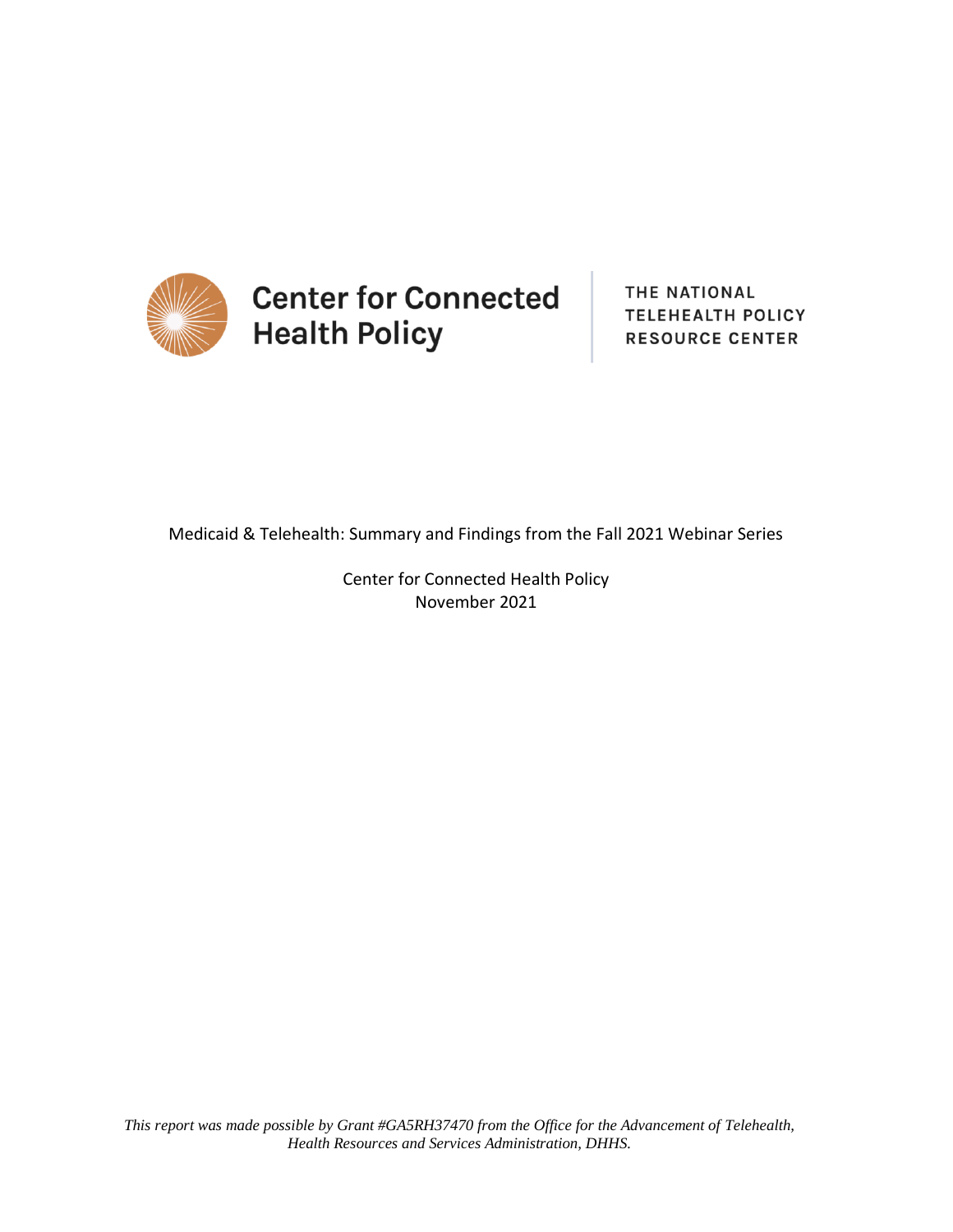### **INTRODUCTION**

Though progress has been made in combating COVID-19, it continues to impact the nation on many levels from politics to education and most significantly on health care. At the time this summary report is being written, there are concerns that a winter surge may still occur. Nonetheless, we've also seen states end their public health emergencies or allowed their telehealth policy waivers to expire, though the federal public health emergency (PHE) is still in place. With the telehealth policy landscape still evolving, the Center for Connected Health Policy's (CCHP) held a third round of its popular Medicaid Telehealth Policy Webinar Series to not only look at what may have been made permanent in the face of expiring PHEs and waivers, but also to examine other topics that could or should have a significant impact on how telehealth policy is shaped. The Fall Series took place every Friday between September 17 and October 8, 2021 with seven different states participating.

## **THE FALL SERIES**

The Fall series focused in on elements that were shaping or impacting permanent telehealth policies. While we ended with three states relaying what policies they had made permanent and why, the previous topics touched upon issues that policymakers have raised in preceding months as being significant factors in their discussions and decisions for more permanent telehealth policies. The four topics were:

- Webinar #1: **[Telehealth & Medicaid: Medicaid & Audio Only](https://www.cchpca.org/resources/telehealth-medicaid-medicaid-audio-only/)** September 17, 2021
- Webinar #2: **Telehealth & Medicaid – [Medicaid Telehealth Policy & Data, Evaluations,](https://www.cchpca.org/resources/telehealth-medicaid-medicaid-telehealth-policy-data-evaluations-stakeholders/)  [& Stakeholders](https://www.cchpca.org/resources/telehealth-medicaid-medicaid-telehealth-policy-data-evaluations-stakeholders/)** – September 24, 2021
- Webinar #3: **Telehealth & Medicaid – [Telehealth & Patients with Disabilities](https://www.cchpca.org/resources/telehealth-medicaid-telehealth-patients-with-disabilities/)** October 1, 2021
- Webinar #4: **Telehealth & Medicaid – [Medicaid Telehealth Permanent Policies](https://www.cchpca.org/resources/telehealth-medicaid-medicaid-telehealth-permanent-policies/)** October 8, 2021

Across the four webinars, nearly 4,000 people registered and over 1,500 attended. The majority of attendees represented state or federal offices, public health agencies, hospitals and doctors' offices, safety net clinics, and non-profit policy and advocacy organizations. The diversity of topics reflected the variety of attendees.

## WEBINAR #1 – MEDICAID & AUDIO-ONLY

The first webinar's subject is one of the most discussed items on both the federal and state level – what to do with audio-only? Prior to the pandemic, audio-only in most jurisdictions would not have been considered telehealth. However, faced with people who were unable to access live video delivered services for a multitude of reasons, federal and state policymakers allowed the use of audio-only. Currently, policymakers are debating whether to let those policies remain fully or partially, or roll them back completely.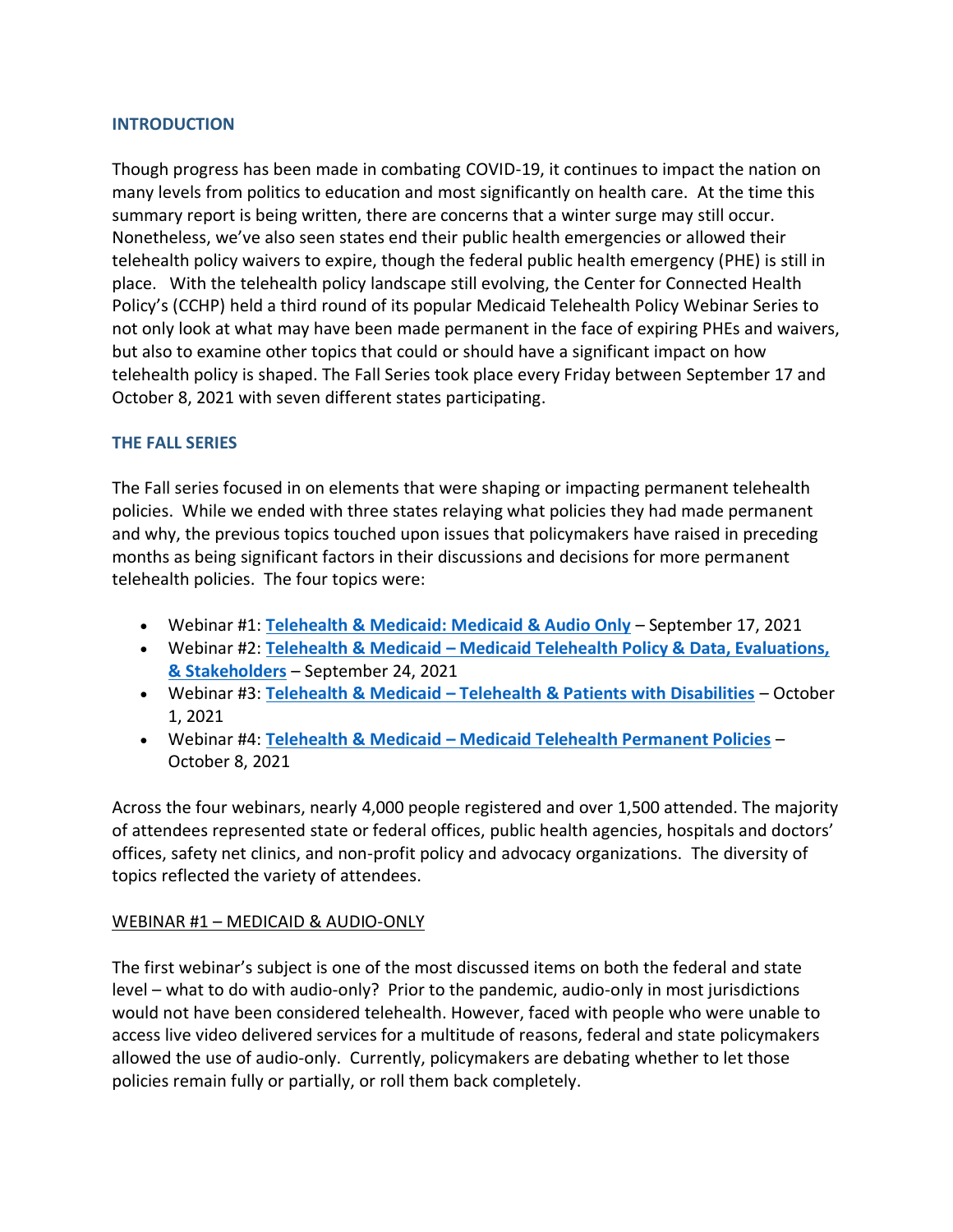**Nissa L. James**, Ph.D., Health Care Director for the Department of Vermont Health Access spoke first. Dr. James relayed that in responding to the pandemic and developing temporary telehealth policies, the Department consulted with their partners to determine what Medicaid providers needed most to ensure care could still be delivered for Medicaid members during the federal COVID-19 PHE . A multi-disciplinary team was assembled to assess clinical appropriateness, access to care, quality of care and patient safety concerns in the face of the circumstances of the PHE.

Vermont Medicaid developed a temporary policy for coverage and reimbursement of health care services delivered by an audio-only modality in response to Medicaid provider and member needs; Vermont Medicaid already had broad coverage for health care services delivered through telemedicine (two-way, real-time, audio and video/visual interactive communication). The Department created a list of services that could be delivered via an audio-only modality when medically necessary and clinically appropriate; in order to receive reimbursement, claims for health care services delivered through audio-only also needed to be submitted with a specific modifier (V3) so that audio-only health care service delivery could be identified in Medicaid claims data. The Department held a live webinar within a week of the Emergency declaration to discuss these temporary changes with Medicaid providers and practices, answer questions, and release informational tools.

In the first seven months of the Emergency, use of audio and video/visual interactive communication occurred more frequently than use of the audio-only modality (roughly an average of 5 to 1). In 2021, compared to those same months in 2020, overall use of audio and video/visual interactive communication and audio-only was less. In fact, the ratio of audio-only compared to live audio and video visits widened to roughly an average of 7 to 1. Vermont Medicaid continues to engage with their stakeholders on solidifying more permanent policies. Outside factors on these decisions include actions on the federal level as well as legislative changes.

**Dr. Sara Salek**, Chief Medical Officer for the Arizona Health Care Cost Containment System (AHCCCS) which administers the state's Medicaid program noted that pre-pandemic, the program was already reimbursing for some services provided via audio-only, 13 codes that include case management and ongoing support services. Like Vermont, Arizona Medicaid also held stakeholder forums and created a temporary telephonic code set where coverage and reimbursement would occur if the service was provided via audio-only. The data the program gathered showed that for behavioral health services, case management interactions of 15 minutes was the most billed service. For physical health services, clinic visits/encounters and established patient outpatient visits were the most frequently billed service. In looking at postpandemic coverage for audio-only, Arizona Medicaid examined member preference, clinical appropriateness, Healthcare Common Procedure Coding System (HCPCS) code description/availability, health care access for in-person care, and broadband access. That has led to a permanent adoption of a smaller allowed audio-only list of services than what was seen during the early months of the pandemic, but was greatly expanded from what existed pre-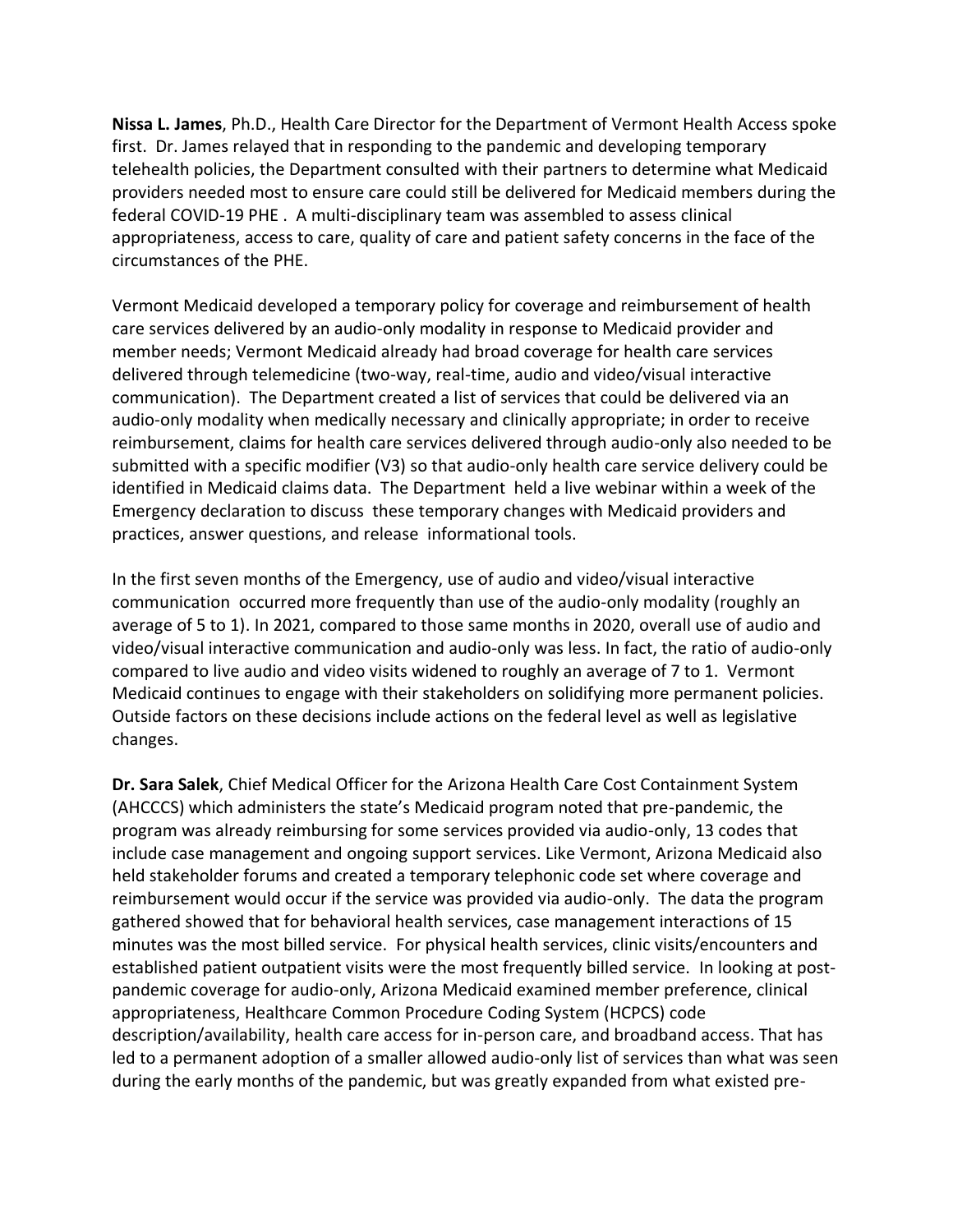pandemic. Like Vermont, some of AHCCCS' changes and actions are also impacted by legislation.

**Mary Shelton** is the Director of Behavioral Health Operations for The Division of TennCare, Tennessee's Medicaid program. TennCare is 100% managed with three statewide managed care organizations (MCOs): Amerigroup, UnitedHealthcare and BlueCare Tennessee. As with other states, when the pandemic began, a quick pivot was made in the behavioral health program towards telehealth. In deciding to allow audio-only to provide services, TennCare considered the availability and limitations of data and equipment for its members, understanding that at least in the beginning, treatment models would not necessarily be the same, but also knowing providers needed to continue to be connected to their patients. There was some hesitation allowing audio-only but eventually it was allowed for outpatient behavioral health services. Instructions on what would be covered were sent out to providers. In deciding on more permanent policies, the Tennessee state legislature played an important role, passing language that allowed audio-only services in behavioral health when no other options were available.

## WEBINAR #2 – MEDICAID & TELEHEATH POLICY & DATA, EVALUATIONS AND STAKEHOLDERS

As policymakers make their decisions on what temporary telehealth policies to keep, they are increasingly looking for data, surveys and evaluations and engaging stakeholders to determine what would be worth making permanent. Never before have so many state Medicaid programs at the same time been utilizing these different channels to help them craft their telehealth policies. We heard from Colorado Medicaid on their extensive work that they have done so far.

**Dr. Tracy Johnson**, Medicaid Director and **Tamara Keeney**, Research and Analysis Manager, both from Colorado Medicaid presented on the state's evaluation of the use of telehealth during the pandemic. Their presentation covered highlights of the evaluation the program ran, how telehealth impacted emergency department visits, the effects of telehealth on no-show rates and subsequent expansion of telehealth and to discuss current work on e-Health entities. Ms. Keeney went first and explained that some of the changes Colorado Medicaid made in response to the pandemic was to allow audio-only and live chat to be a means of providing services and allowing federally qualified health centers (FQHCs) and rural health clinics (RHCS) to bill telehealth interactions as separate encounters. Their evaluation methodology included analyzing fee-for-service telemedicine utilization, a member survey, provider interviews and a literature review and contracted work. Their report covered data through August 2020 and was published in March 2021.

As expected, utilization peaked in the early days of the pandemic before dipping and then rising again during COVID-19's second wave at the end of 2020 before dipping again. Even with the dips, telehealth use was approximately around 15% on average throughout the period studied. Children were the top utilizers of telehealth, mostly for therapy services (physical, occupational, speech). There were more variations in what adults used telehealth for including services for opioid dependence, anxiety and hypertension. Older adults were less likely to utilize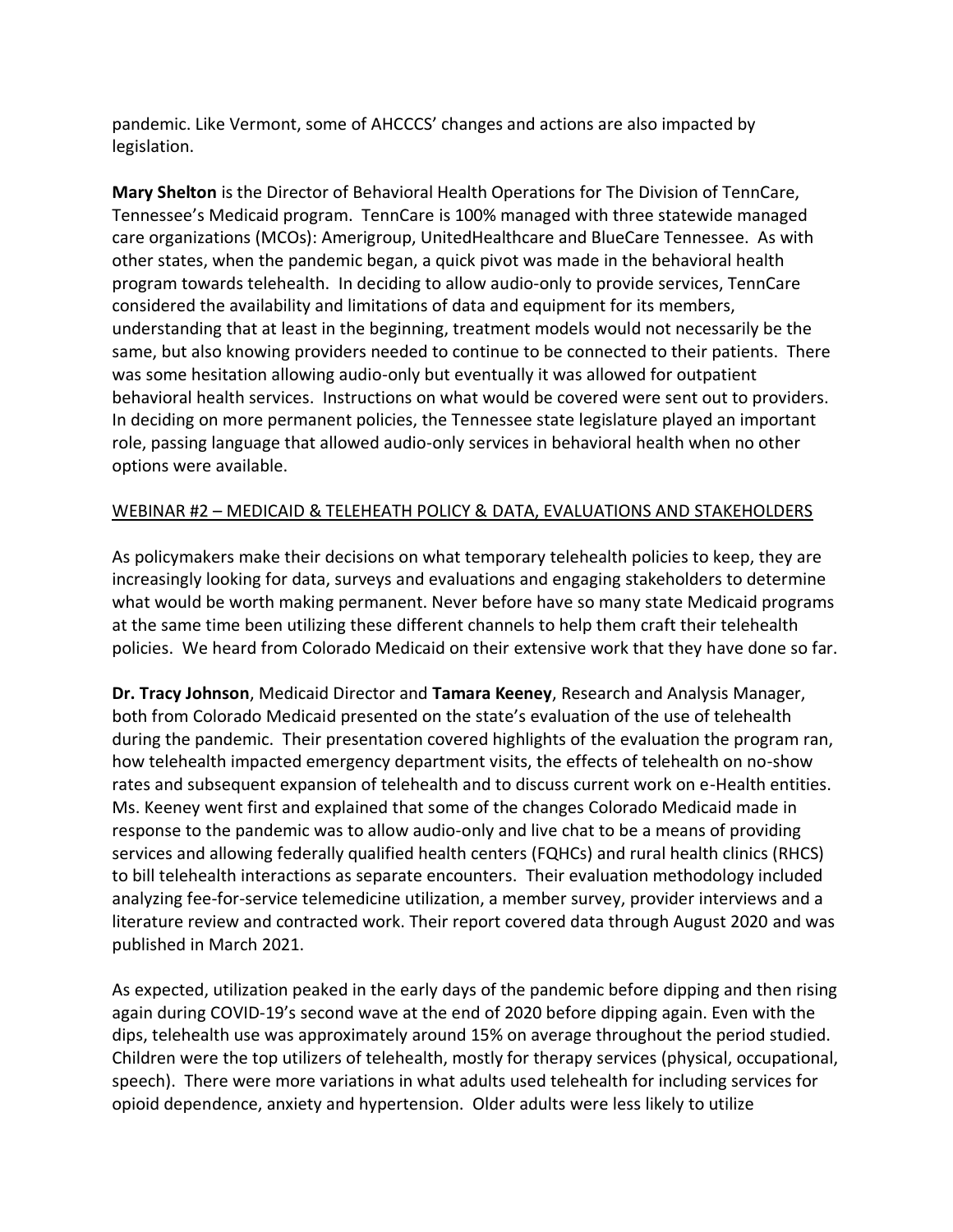telehealth. Adults aged 60 or older averaged 7% of the telehealth visits while other age groups averaged around 15%. Older adults also tended to rely more on audio-only. Urban utilization of telehealth was much higher than rural, likely due to connectivity issues. Emergency room visits dropped during 2020 in comparison to 2019. Respiratory conditions were more prevalent in emergency room visits in 2019 than in 2020, but 2020 saw an increase in nonspecific chest pain when compared to 2019. Pediatric upper respiratory infections in emergency room visits were considerably down in 2020 compared to the previous year. There are other factors that contribute to these numbers beyond telehealth use such as limiting emergency room visits due to COVID-19 fears or children not having as much contact with each other to pick up respiratory infections, but Colorado Medicaid did note that telehealth visits were likely also a contributing factor to these lower emergency room numbers.

Dr. Johnson spoke next to discuss the departments research on no show rates. First, she thanked the [Farley Center](https://medschool.cuanschutz.edu/farleyhealthpolicycenter) for conducting the analysis. In looking at no-show rates, Colorado Medicaid's data showed that telehealth helped contribute to reducing racial/ethnic disparities in no-show rates for primary care. These disparities were also reduced when looking at medically complex patients. As with previous speakers, actions by the Colorado Legislature have directed some of the department's current work including creating a definition for "e-Health Entities" which are providers/organizations that lack a brick-and-mortar location and primarily/exclusively provide services via telehealth technology. Dr. Johnson described their approach of examining the current models of telehealth entities and how they deliver services and have settled on a definition as "Practice that provides services only through telemedicine and does not provide in-person services to Colorado Medicaid members."

# WEBINAR #3 – TELEHEALTH & PATIENTS WITH DISABILITIES

During the pandemic, it became increasingly clear that telehealth and how it is used to treat patients with disabilities has been one area that needed more attention. COVID-19 impacted everyone and limited their ability to access health services. This exacerbate issues for populations that were already facing challenges accessing appropriate care. Two non-Medicaid programs from North Carolina and Kentucky helped shed light on what they were doing to address the needs of patients with disabilities and approaches other programs may wish to consider taking.

**Jan Withers**, Director of the Division of Services for the Deaf and Hard of Hearing at the North Carolina Department of Health and Human Services provided an overview of the importance of communication equity in health care. She noted that hearing loss is a hidden disability that is often overlooked or misunderstood. While effective communication may be a simple goal, how to achieve it can be complicated. Meeting the communication needs of patients with hearing loss is not a one-size fits all matter. For some Deaf patients American Sign Language (ASL) may be their primary language while English is their second language. Hard of Hearing patients may benefit from Communications Access Real-time Translation (CART), but some deaf patients may not. DeafBlind patients have another layer of complexity that needs to be considered when communicating with them. For many adults with adult-onset hearing loss, there may be delays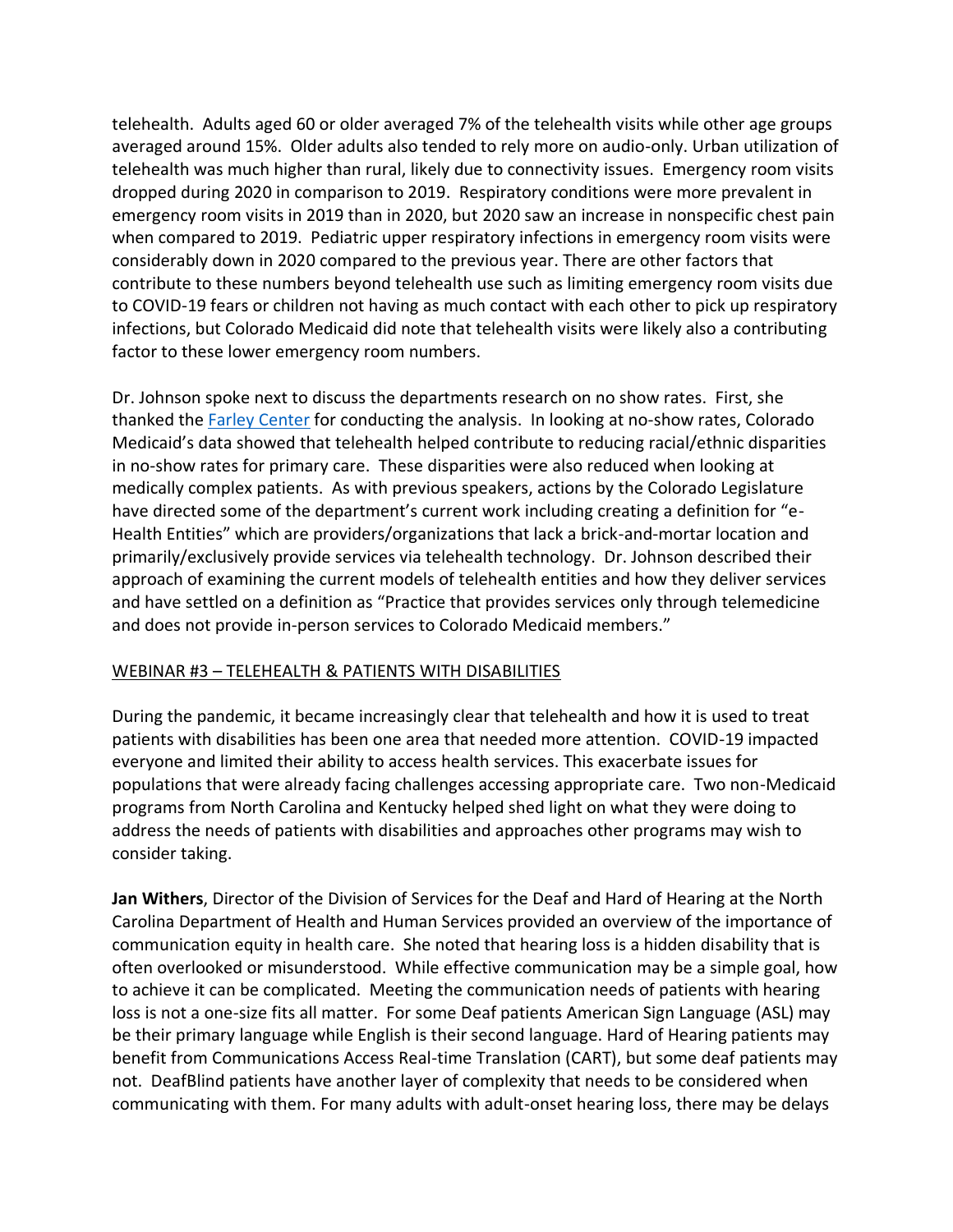in addressing hearing loss as it has a "slow boil effect" or some may deny that there is an issue. Over 90% of people with adult-onset hearing loss could benefit from hearing aids, but only 16% actually use them which impact their ability to communicate effectively with their healthcare providers. Additionally, many Deaf, Hard of Hearing and DeafBlind patients lack resources and knowledge to effectively advocate for themselves. Health care providers may lack the knowledge and resources to ensure how these patients can access services and resources. North Carolina looked at the experience of these populations with telehealth and found that some reasons for poor experience was poor video quality and communication accommodation issues. Also noted, given the pandemic, the provider may have been wearing a mask during the telehealth interaction, which prevented some patients from effectively understanding all information relayed (e.g., difficulty in lip reading or hearing the provider through the barrier). Barriers to accessing telehealth appointments for the Deaf, Hard of Hearing and DeafBlind community also included connectivity and equipment access, but also lack of instructions on how to utilize the technology. Laws in place are clear that auxiliary services or aids for communication accessibility must not only be provided but also result in effective communication. For discussions of policy around telehealth, subject matter experts for people with disabilities need to be included in future discussions to ensure the information is accurate, up to date, and sufficiently detailed to be effective.

**Ivanora Alexander**, the Executive Director for the Office for Children with Special Health Care Needs (OCSHCN) in Kentucky's Cabinet for Health and Family Services discussed the program's long-standing provision of services via telehealth to their enrollees who may have special needs. The program has statewide locations and numerous partnerships and collaborations it has built up over the years to provide access to services, some include specialty medical clinics that incorporate care coordination (18 locations across Kentucky), early intervention service coordination, audiology services, and occupational, physical and speech therapy. They have also had telehealth delivered services in place for almost a decade starting with neurology clinics in 2013. In response to the pandemic, OCSHCN also had to adjust in delivery of their services. In a one-year period they have seen their telehealth visits increase to over 400% in comparison to the same period before the pandemic. Accommodations made for COVID-19 allowed services to occur in the patient's home rather than traveling to a facility. However, the transition to telehealth was not without its issues including families/patient's limited understanding of video-based visits, inequity in technology, and not having all specialties being provided via telehealth. To address these barriers, OCSHCN worked with the families and community groups to provide information and education on telehealth and video visits. Through grant funding, they developed a lending library of technology that families could access to borrow tablets and procure an internet connection. The department did ongoing work with providers to expand the number of specialties utilizing telehealth. OCSHCN also made sure to check-in with families on surveys to determine what their experience with telehealth was like. Of the parents surveyed 95% rate the telehealth visit as good or excellent to an in-person office visit. When asked if they would like to access other types of services via telehealth, 88% said definitely or probably. Parents noted that telehealth helped reduce concerns about exposure to COVID-19, reduced the need to miss work/school and stress from traveling to appointments. However, issues noted were that the child and/or parent/caregiver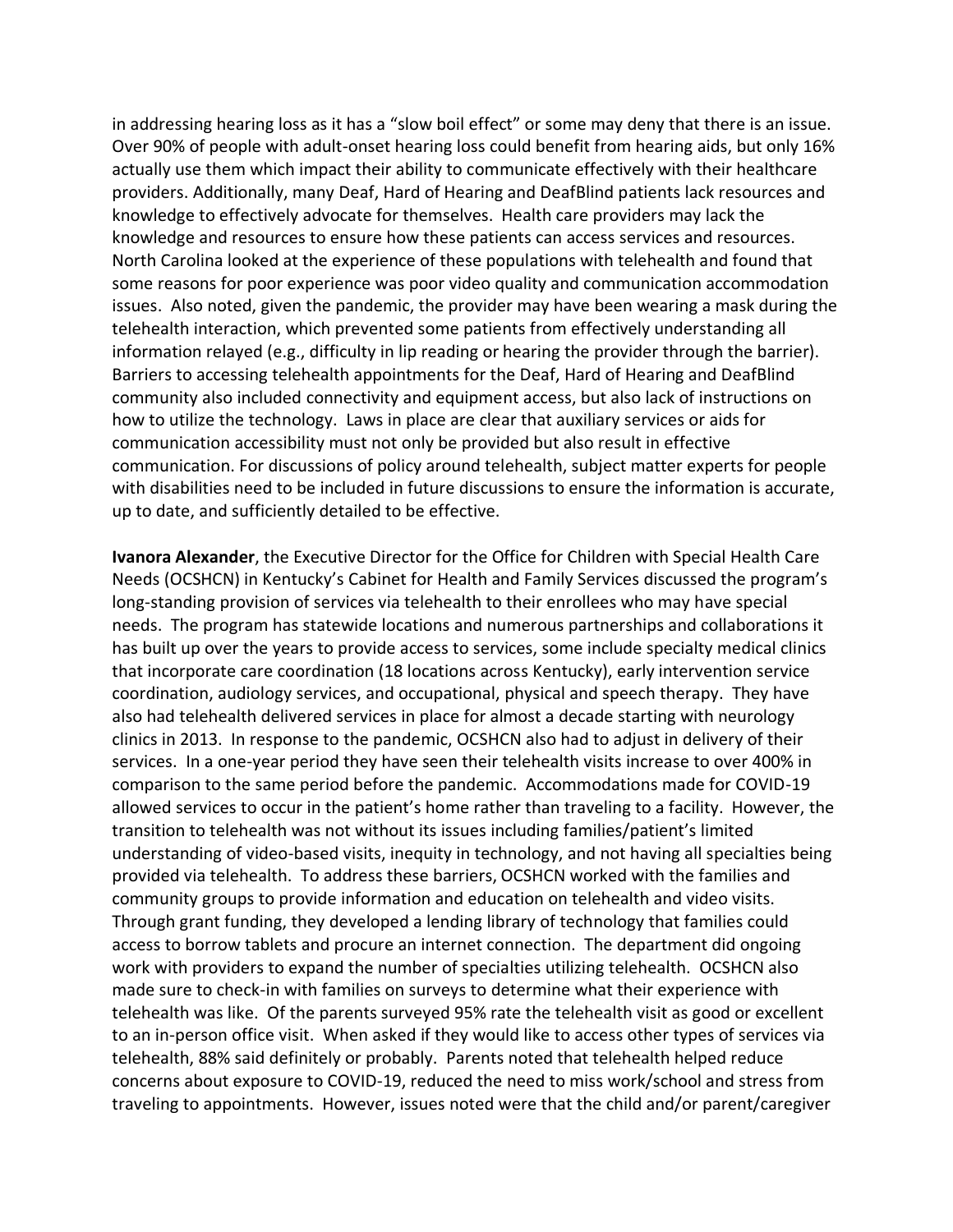did not interact as well with the provider over telehealth or they experienced technical issues during the visit. OCSHCN will continue to consider expansion of telehealth policies and check-in with their patient and families on what other services could benefit from being offered via telehealth.

### WEBINAR #4 – MEDICAID TELEHEALTH PERMANENT POLICIES

The last webinar for the Fall Series focused on what policies three states, Arizona, North Carolina and Oregon, had made permanent and how did they reach those decisions, The speakers presented each state's unique approaches to evaluating and deciding on their permanent policies, but the common thread through all their decisions was ensuring that their Medicaid beneficiaries could access the care they needed.

**Lori Coyner**, Senior Medicaid Policy Advisor for the Oregon Health Authority (OHA), which oversees the state's Medicaid program, discussed the changes they have made to their telehealth policies. Ms. Coyner noted that the Oregon Health Plan covers one million Oregonians for physical, oral and behavioral health care. The OHA has a strategic goal to eliminate health inequities in the state by 2030. This goal would mean Oregonians can reach their full health potential and well-being and not be disadvantaged by race, ethnicity, language, disability, gender, gender identity, sexual orientation, social class, intersections among these communities or identities, or other socially determined circumstances. Telehealth is one of the tools to help achieve this equality but it may also inadvertently cause inequities. In the early days of the pandemic, telehealth use increased dramatically and it still remains high. Approximately 40% of the telehealth visits in Oregon Medicaid is done through audio-only. Part of this high audio-only use is connectivity issues, including broadband, data limits/cost and equipment access. While telehealth can help increase access and help facilitate greater access to culturally and linguistically responsive care, it can possibly cause inequities due to broadband issues, digital literacy and decreased in-person access. OHA has an internal policy framework that aligns under its vision to eliminate health inequities, coordinate with other staff working on telehealth, identify issues in need of resources or attention and communicate high-level goals and vision with stakeholders. This framework helped formed the current policy which includes no restrictions on originating or distant sites, allowing telehealth to be used for new and established patients and payment parity. Patient consent is required and providers must ensure meaningful access. Recent state legislation also made some of the temporary COVID-19 policies, permanent such as including audio-only and payment parity. For 2022, OHA is looking at strengthening patient choice and options and consent requirements.

**Dr. Shannon Dowler**, MD, Chief Medical Officer for North Carolina Medicaid noted that before the pandemic, she was a telehealth skeptic. But like with all other states, North Carolina had to pivot in the early days of the pandemic to allow for wider utilization of telehealth and she became convinced in those early months of the use and ability of the technology to deliver health services effectively, with certain parameters in place. In deciding what temporary telehealth policies to make permanent, North Carolina Medicaid looked at all of the flexibilities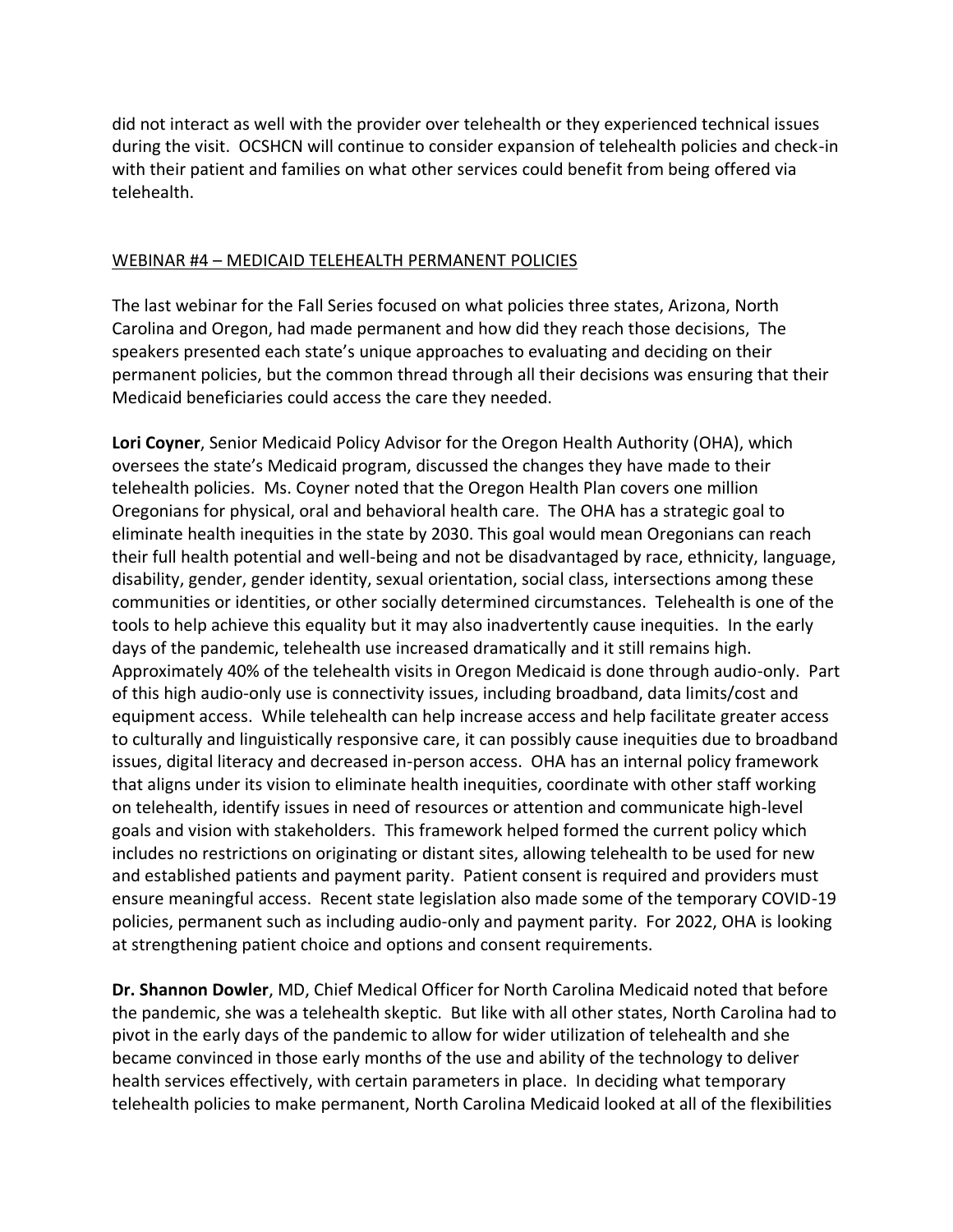it had provided which generally fell into four general categories: the clinical policy, eligibility and type of provider, compliance/regulatory issues and finance. In total, there were 387 flexibilities examined that spread across multiple function areas. In doing this deep dive into the policies and impacts, North Carolina Medicaid found that consistently a second visit was less likely after telehealth(real time audio and visual) was used compared to a visit that took place in-person or by telephone only. Total cost of care in two weeks following a primary care visit were comparable or it was very slightly more expensive with telehealth. Overall, North Carolina realized that it had grossly overestimated the fiscal impact of telehealth and there were unexpected benefits they had not considered. Hospital visits two weeks after a primary care visit tended to be lower when telehealth was used compared to in-person or telephonic. Probability of consistent medication use for Substance Use Disorder and Severe Mental Illness when telehealth was used was higher than in-person. However, while telehealth live video showed great returns, North Carolina struggled more with audio-only services. While there were some positives to audio-only such as accessibility, there were concerns over quality, fraud and risk of inappropriate clinical care. There were also some services that simply could not be done via audio-only such as some components of wellness visits. There were also some policies they implemented that they believe would provide great benefits, but did not receive as much uptake as they would have hoped such as their hybrid home-telehealth model. Overall, North Carolina Medicaid's foray into telehealth made necessary by COVID-19 was a success and they continue to monitor and discuss other potential policies that would benefit their beneficiaries.

The last speaker for the Fall 2021 series was **Dr. Sara Salek**, Chief Medical Officer for the Arizona Health Care Cost Containment System (AHCCCS). AHCCCS is the largest single health insurer in Arizona, covering over two million individuals and their families. Unlike North Carolina, Arizona had extensive telehealth policies within its Medicaid program pre-pandemic and had only recently updated them months before COVID-19 hit. When the pandemic arrived, AHCCCS sprang into action and among its policies, created a temporary audio-only code set that allowed for 94 different Healthcare Common Procedure Coding System (HCPCS) codes to be delivered via audio-only and approximately 150 HCPCS codes for interactive audio-video and store and forward services. For 2020, the most common primary diagnosis served through telehealth was behavioral health. Recent legislation also impacted Medicaid's policies around telehealth such requiring the adoption of telehealth best practice guidelines. For other permanent policies, from the temporary audio-only code set, 24 codes out of 94 (25%) are being recommended to be made permanent. AHCCCS is also planning for pay parity for telehealth services delivered via interactive audio-video, store and forward, as well as audioonly for behavioral health services.

# **CONCLUSION**

The Fall Medicaid Webinar Series truly highlighted the different approaches states are taking in deciding what telehealth policies to change/make permanent as we approach almost two years of the COVID-19 pandemic. More than ever before, the process on how telehealth policy is being decided has drawn interest and scrutiny. Medicaid programs have responded with higher levels of engagement with stakeholders and closer examination of data that focuses not only on